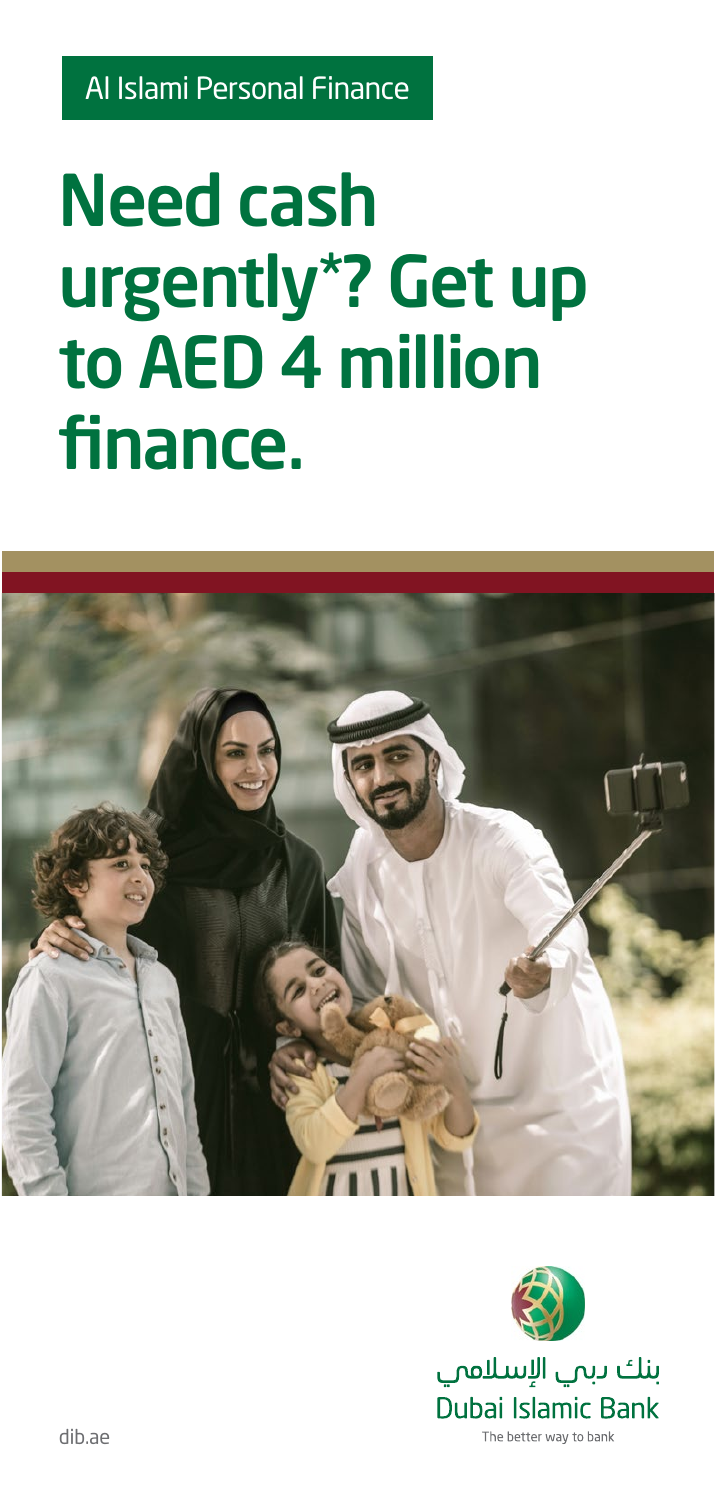At DIB, we are constantly improving our range of products and services to provide you with financial solutions to suit your needs. Whether it is to meet your cash needs, top up your existing DIB finance, buving out your existing finance from another bank or acquiring goods and services of your choice. Al Islami Personal Finance from DIB is always there to help you meet all your urgent financial and cash needs in a Sharia-compliant manner.

#### **Product Types**

- Personal Finance
- Liability Consolidation Finance (Top up)
- Liability Settlement Finance (Buy-out)
- Personal Finance Payment Holiday
- Goods Murabaha
- Services liarah

#### **Product Features**

- Up to AED 4 million financing for UAE Nationals
- Up to AED 2 million financing for Expatriates
- Minimum salary requirement AED 3,000
- Available to non-salary transfer customers/self-employed
- Competitive profit rate\*
- Ouick Processing
- Payment holiday/deferment option
- 1st Installment up to 120 days\*\*

\*Under a Sharia-complaint financing structure.

\*\* As per customer profile and salary.